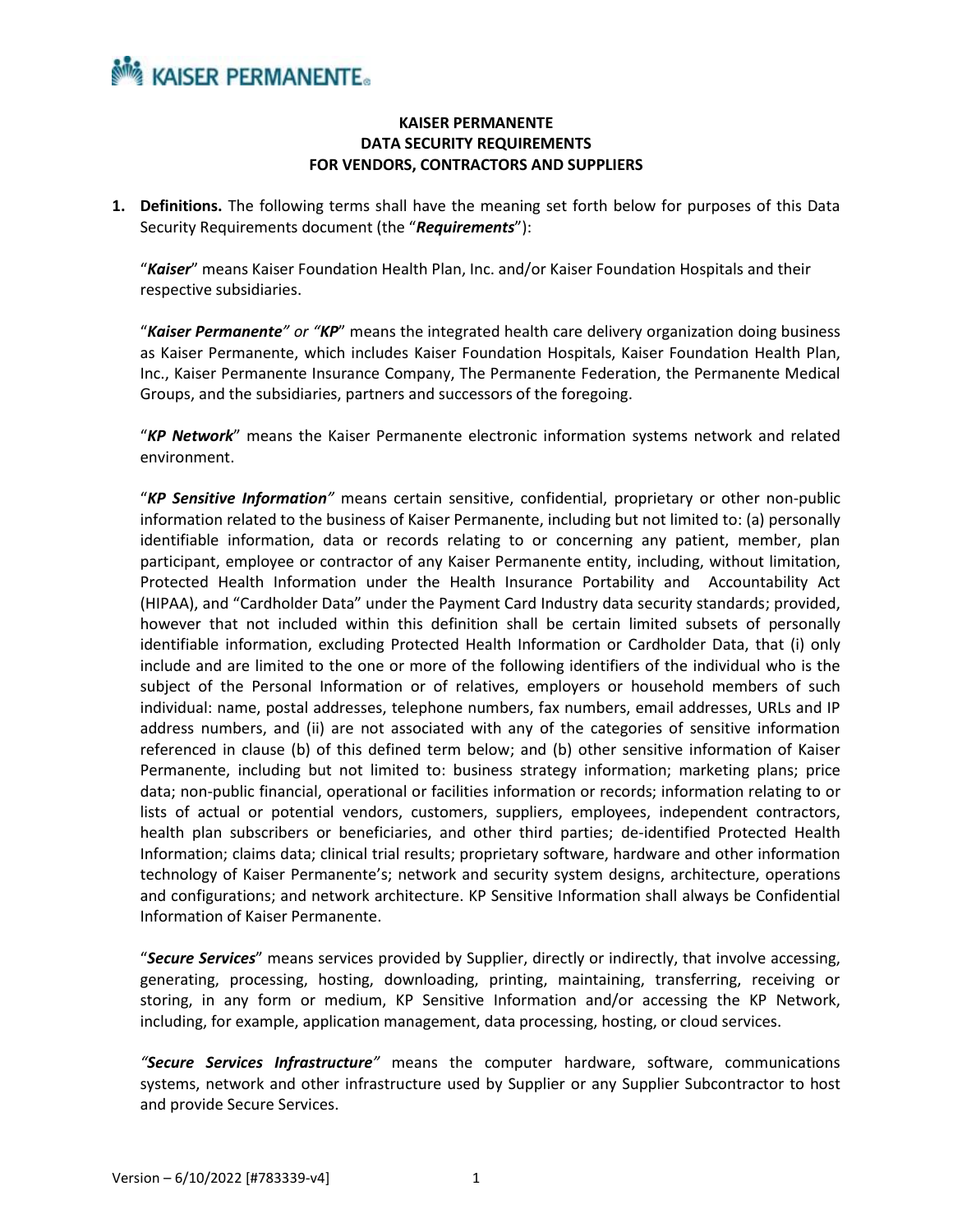"*Service Location*" means each facility used to provide Secure Services, including any hosting, data center, co‐location or other facility operated by Supplier or a Supplier Subcontractor (also including any Kaiser-approved Offshore locations as described in Section 4 below).

"*Supplier*" means a third party services provider including but not limited to vendors, contractors, suppliers, or insurance brokers who are providing the Secure Services to Kaiser Permanente.

*"Supplier Security Controls"* shall have the meaning set forth in Section 6 below.

*"Supplier Subcontractor"* means any contractor or subcontractor of Supplier, at any tier, performing one or more Secure Services on behalf of Supplier.

"*Vulnerability Scanning and Penetration Testing*" means an assessment of systems/applications/environments involved in the Supplier's provision of the Secure Services, which may include application security vulnerability scanning (on at least a monthly basis), penetration testing (on at least an annual basis), static analysis, and/or manual code review, to identify any issues with configuration of firewalls, web services, servers and other system components that could result in access vulnerabilities.

- **2. Compliance; Service Locations.** These Requirements shall apply in all cases in which Supplier or any Supplier Subcontractor provides Secure Services, including when such provision of the Secure Services involves accessing the KP Network. These Requirements shall also apply when KP Sensitive Information is collected and transmitted to the Supplier using any method and shall apply to any form or medium of KP Sensitive Information, including KP Sensitive Information in electronic or hard copy. Each Service Location must meet or exceed the requirements set forth in these Requirements, including, without limitation, the Supplier Security Controls set forth in Section 6 below. Supplier is responsible for each Service Location's compliance with these Requirements. Prior to onboarding a new Service Location or making any change in any existing Service Location (including, e.g., any change in a hosting, data center, co‐location facility or provider), Supplier will provide written notice and an opportunity for Kaiser to (a) review the proposed new facility and/or provider, or (b) conduct a Security Assessment (defined in Section 7 below).
- **3. Supplier Subcontractors.** If Supplier uses any Supplier Subcontractors in the performance of Secure Services, Supplier shall be responsible for each such Supplier Subcontractor's compliance with these Requirements. Prior to providing Secure Services, Supplier shall provide to Kaiser a list of Supplier Subcontractors and their responsibilities, and Supplier shall inform Kaiser of any changes to such list of Supplier Subcontractors throughout the term of the provision of Secure Services.
- **4. No Offshore.** No Service Location may be located outside the United States, United States territories, or Puerto Rico ("**Offshore**") without Kaiser's prior written approval. No KP Sensitive Information may be accessed, generated, hosted, downloaded, printed, stored, processed, transferred, or maintained Offshore by Supplier or any Supplier Subcontractor without prior written approval by a responsible Kaiser senior executive. Supplier is responsible for the compliance of such approved Offshore Service Locations with these Requirements. Such approval may be withheld by Kaiser for any reason in its sole discretion and/or approval may be subject to additional terms and conditions.
- **5. No Portable Media.** KP Sensitive Information may not be stored or maintained on portable media or devices without Kaiser's prior written approval. In the event any KP Sensitive Information is stored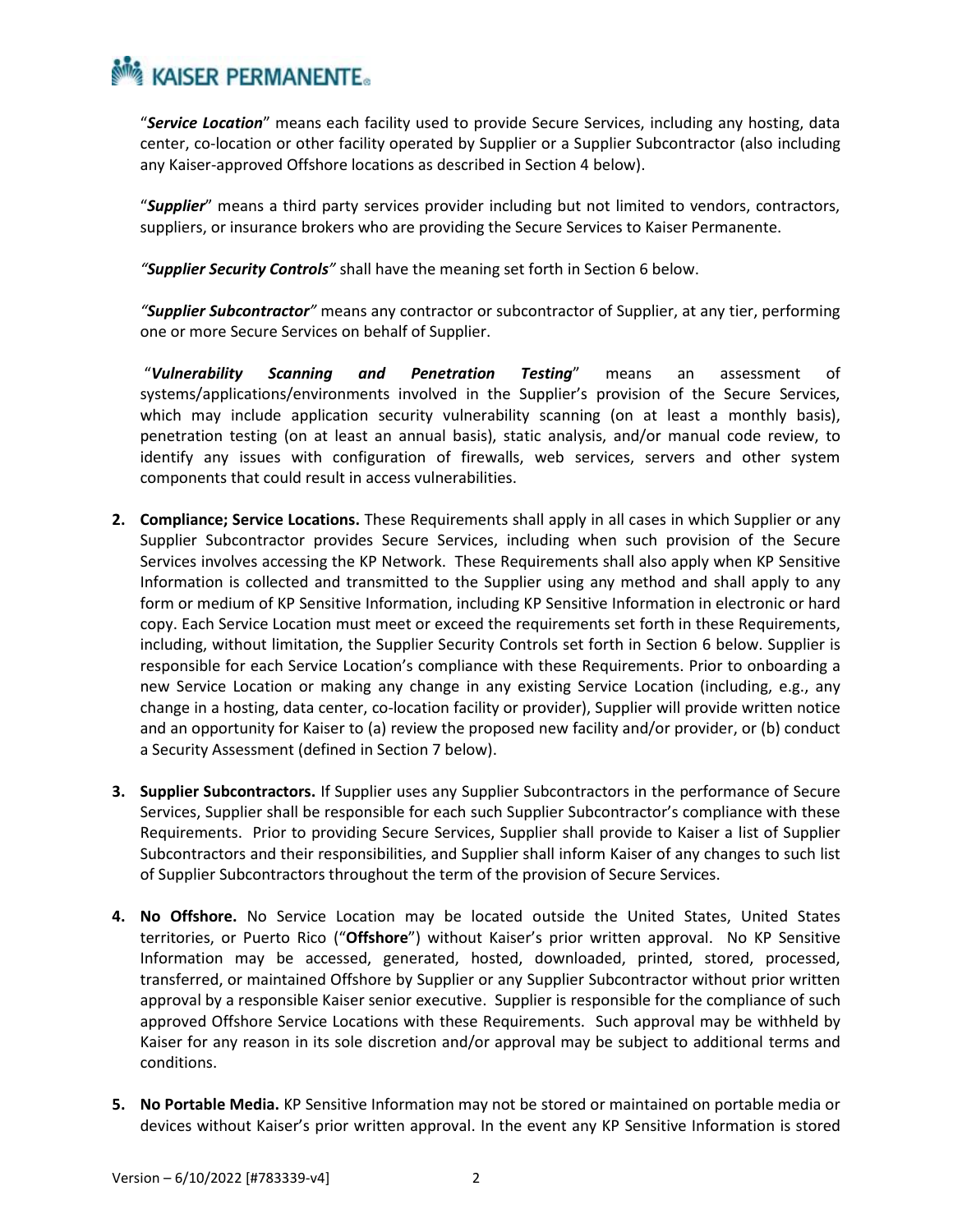or maintained in a portable computer, tablet or portable endpoint device (e.g., USB flash memory or thumb drive, smart phone (such as an iPhone or Android device)) or on any other form of removable or transportable media, such KP Sensitive Information must be encrypted in accordance with all applicable legal and requirements, including use of strong cryptography in accordance with thencurrent industry standards, including NIST-800-53A.

- **6. Supplier Security Controls.** In accordance with generally accepted industry practices and the specific requirements set forth herein, Supplier and any Supplier Subcontractor will establish and maintain, including at each Service Location, Supplier Security Controls that adhere to, at a minimum, NIST-800-53 and/or ISO 27001 industry standard controls in order to protect the security and privacy of KP Sensitive Information and the KP Network in its delivery of Secure Services, including but not limited to those controls therein: (i) against the destruction, loss, or alteration of KP Sensitive Information; and (ii) against unauthorized access to KP Sensitive Information (collectively the "*Supplier Security Controls*"). Supplier will promptly notify Kaiser of any material changes to the Supplier Security Controls that may negatively impact Supplier's or any Supplier Subcontractor's provision of Secure Services. Such Supplier Security Controls shall at a minimum cover the following types of control domains:
	- i. Access Control
	- ii. Asset Management
	- iii. Business Continuity Management
	- iv. Communications Security
	- v. Compliance
	- vi. Cryptography
	- vii. Data Sanitization
	- viii. Human Resource Security
	- ix. Information Systems Acquisition, Development, and Maintenance
	- x. Information Security Incident Management
	- xi. Information Security Policies
	- xii. Organization of Information Security
	- xiii. Operations Security
	- xiv. Physical and Environmental Security
	- xv. Supplier Relationships
- **7. Security & Compliance Assessments.** Kaiser or a reputable third-party assessor of Kaiser's choosing may perform periodic evaluations and/or inspections of Service Locations and Supplier Security Controls (each a "*Security Assessment*") (a) prior to onboarding the new Service, (b) after any material change to the Secure Services or any Service Location, or (c) during the performance of Secure Services. In the event that Supplier Subcontractor performs Secure Services, Supplier shall cooperate with Kaiser to support and/or facilitate Kaiser's ability to assess Supplier Subcontractor's performance of the Secure Services, as set forth in this Section 7.

### i. Independent Certifications.

a. If available, Supplier will provide Kaiser, on an ongoing basis each year or after each material change, with copies of all independent, third‐party certifications (each an "*Independent Certification*") of Supplier's and Supplier Subcontractor's applicable data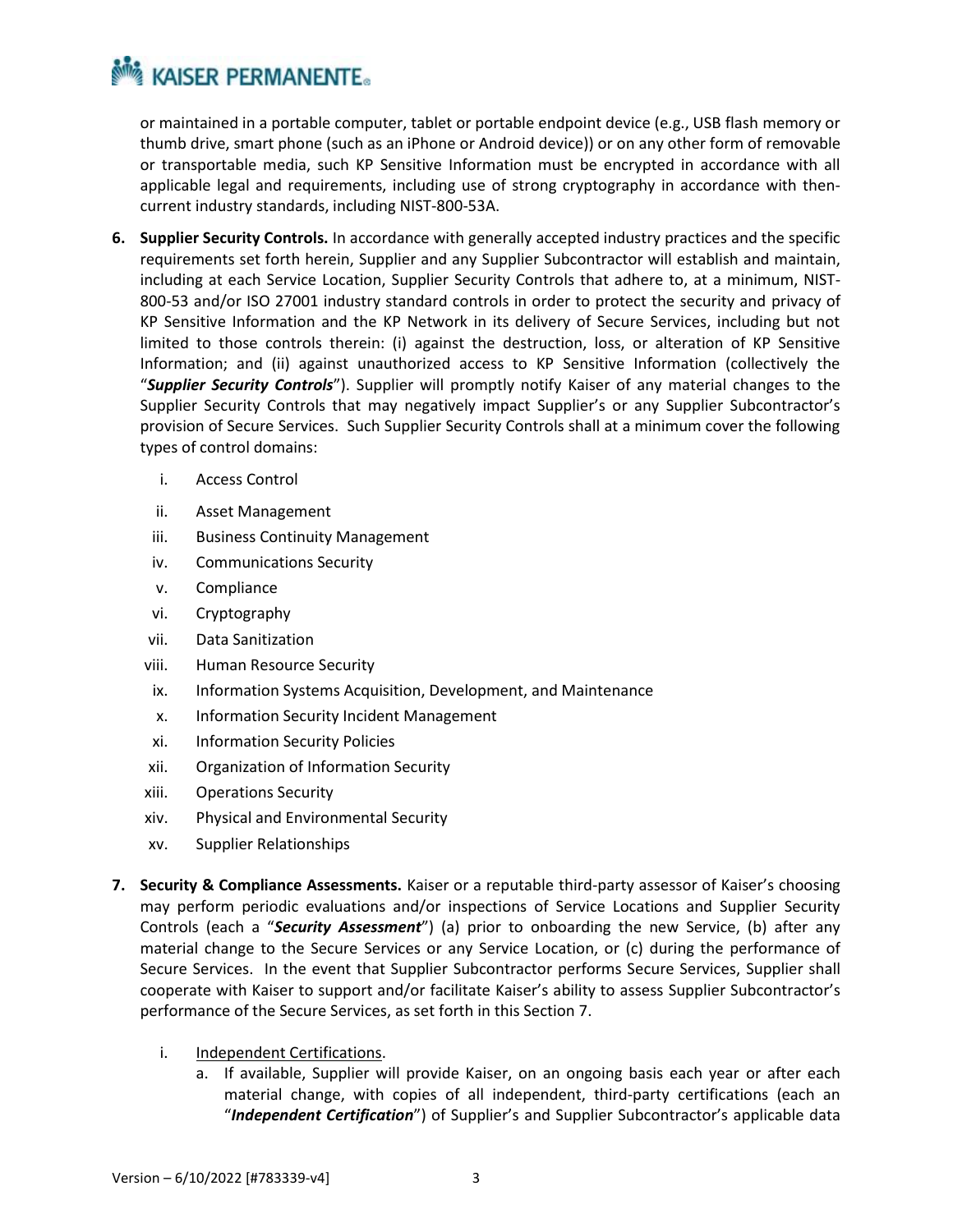security controls (e.g.; ISO, SOC 1, SOC 2, HITRUST, etc.) that address all or a portion of the subject matter of these Requirements with respect to the Secure Services (e.g., information security, internal controls, privacy). For the avoidance of doubt, if Supplier Subcontractor is providing Secure Services, Supplier will facilitate the provision of such Independent Certifications to Kaiser.

- b. If Supplier's or Supplier Subcontractor's provision of Secure Services have a material impact to the accuracy of Kaiser's financial statements, Supplier shall hire a third-party auditing firm on an annual basis to perform a Statement on Standards for Attestation Engagements (SSAE) No. 18 audit, or equivalent audit, and provide Kaiser with a copy of the SOC 1, Type 2 report within ten (10) business days of receipt of the report.
- c. Each Independent Certification will cover a minimum period (or combined period in the case of two annual reports) of twelve (12) months. In the event that any Independent Certification or other form of independent audit results in a finding that Supplier's or Supplier Subcontractor's controls are inadequate, Supplier will promptly, at Supplier's cost and expense, (a) prepare a plan for remediation, (b) provide a copy of such plan to Kaiser, and (c) implement such plan.
- d. If Kaiser determines that one or more Independent Certifications provide an adequate assessment of the Supplier Security Measures, Kaiser may accept such Independent Certifications in lieu of all or a portion of the Security Assessment described in Section 7.ii (Security Assessment) below.
- ii. Security Assessment.
	- a. **Assessment Overview**. The specific controls evaluated in each Security Assessment will vary depending upon the nature of the Secure Services, but may include any or all of the following:
		- (i) Supplier's completion and return of Kaiser's security questionnaire, with supporting documentation;
		- (ii) Onsite visits and interviews of responsible personnel;
		- (iii) Supplier's provision of written security assessments of their Supplier Subcontractors and other third parties assisting in the provision of Secure Services;
		- (iv) In cooperation with Kaiser, Supplier's appropriate testing of user access controls prior to implementation of such access controls; or
		- (v) In the event that Supplier or Supplier Subcontractors do not have Vulnerability Scanning and Penetration Testing performed by an independent, reputable third-party assessor, then Kaiser or a reputable third party of its choosing, in cooperation with Supplier, may perform security testing and verification of the Service Locations and the systems/applications/environments involved in the Supplier's provision of the Secure Services, which may include Vulnerability Scanning and Penetration Testing.
	- b. **Assessment Frequency**. Kaiser may conduct Security Assessments prior to engaging Supplier to perform Secure Services and on an annual basis thereafter (unless a different frequency is specified in the applicable agreement between the parties). In the event of any security breach with respect to KP Sensitive Information attributable to Supplier's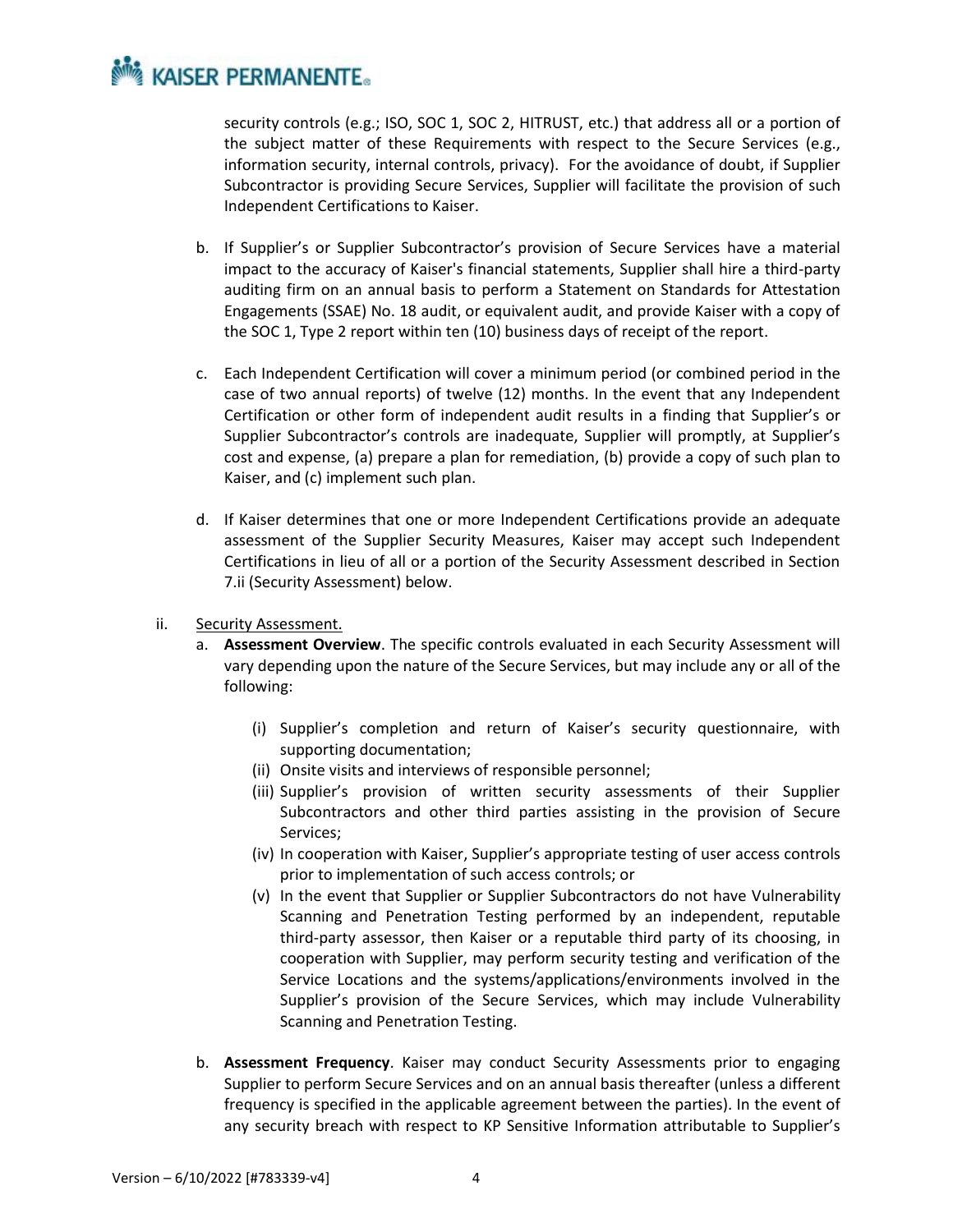performance of Secure Services, Kaiser may require more frequent Security Assessments and/or other actions or controls, including, without limitation, those set forth in the applicable agreement between the parties.

c. **Mitigation**. If a Security Assessment results in a finding that Supplier Security Controls are inadequate or are not being enforced, Supplier will, in consultation with Kaiser but at Supplier's expense, promptly implement appropriate corrective actions to remediate the gaps or security vulnerabilities identified. Alternatively, Supplier may provide supplemental information sufficient to demonstrate that any perceived security risk that may negatively impact Supplier's protection of KP Sensitive Information or performance of Secure Services has been satisfactorily addressed by Supplier.

#### **8. Response to Security Incidents.**

- i. Notification to Kaiser. Supplier will notify Kaiser as soon as practicable but not longer than twenty-four (24) hours after discovering an actual breach and/or security event impacting the security of the Secure Services Infrastructure, the KP Network or the Supplier Security Controls (each a "*Security Incident*") by calling the Kaiser National Compliance Hotline at 1-888-774-9100.
- ii. Mitigation. Supplier will promptly implement corrective actions in response to any Security Incident, including, if requested by Kaiser, shutting down all access to any such system in which any KP Sensitive Information is hosted to address the Security Incident.
- iii. Investigation. Supplier will promptly conduct an investigation of any Security Incident and submit an initial report of its findings to Kaiser within three (3) business days, to be followed by a written report approved by a senior member of Supplier's security team as soon as practicable, but no later than one (1) business week following the occurrence of such Security Incident. Supplier will respond to reasonable requests from Kaiser for information regarding the Security Incident and will cooperate reasonably with Kaiser in connection with any incident management, including with respect to external and media relations, law enforcement activities, and notification to affected individuals.
- iv. KP Investigation and Evidence Request. Upon the occurrence of a global or material security event, Supplier will cooperate with Kaiser's due diligence requests with respect to Supplier's posture regarding such global or material event, and will respond to such due diligence requests in a timely fashion. For any Security Incident involving the KP Network, KP systems, members, employees, and/or respective KP Sensitive Information or content, Supplier agrees to cooperate with Kaiser with respect to Kaiser's investigation of such Security Incident, including providing, as applicable, the following evidence or other artifacts requested within three (3) business days of such request provided by Kaiser, as follows:
	- a. Evidence files: Supplier will provide forensic evidence files collected from compromised and/or affected computers and devices within the scope of the investigation.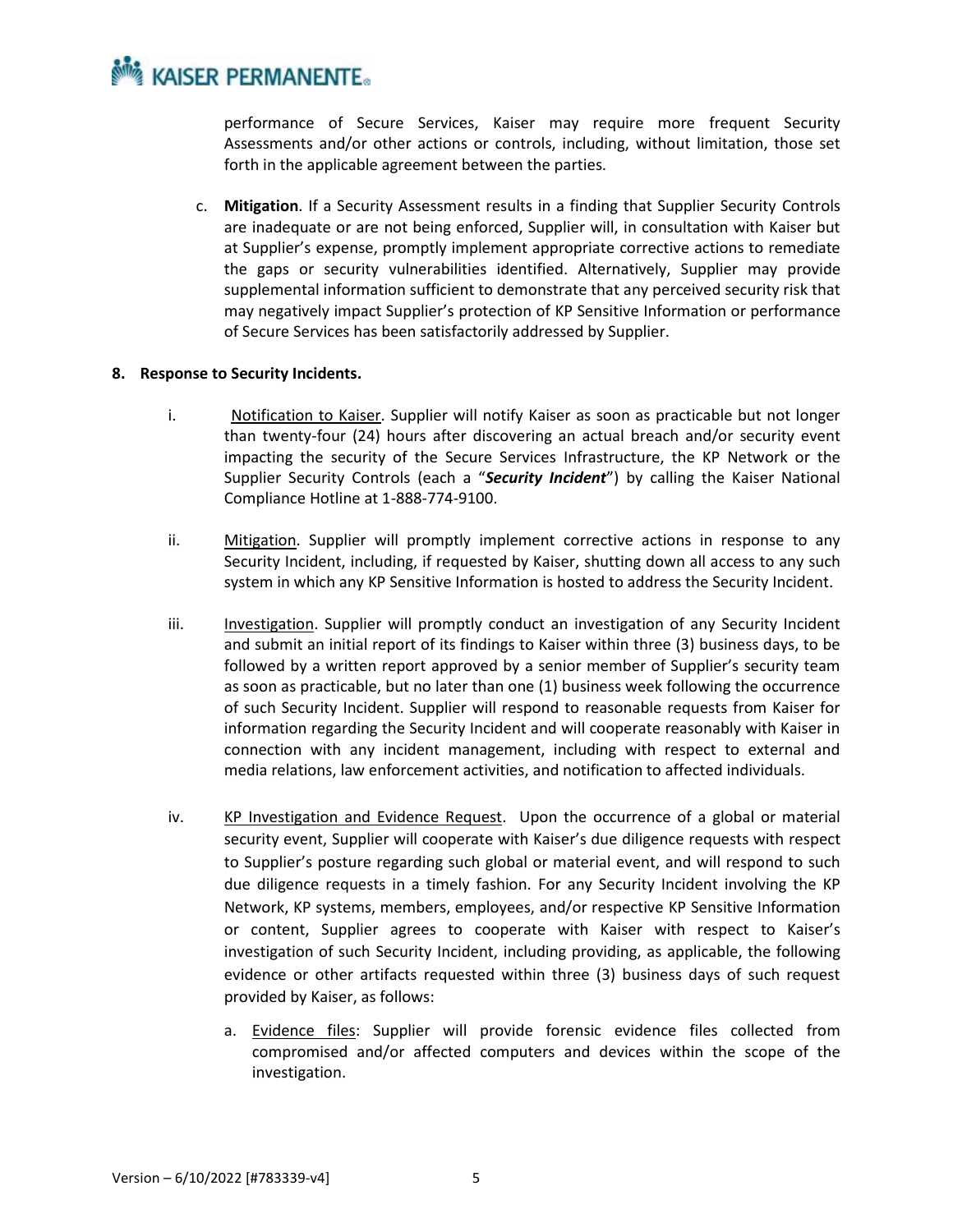# **NOW KAISER PERMANENTE.**

- b. Logs: Supplier will provide all logs from all computers and devices affected by or containing a record of the Security Incident, or the response to it, for the entire time frame surrounding the Security Incident and corresponding response activity. Logs include, but are not limited to: 1) All host logs (operating system logs, application logs, security event logs, user event logs), 2) Network and security device or software logs (network firewalls, application firewalls, intrusion detection/prevention system logs, antivirus), and 3) Log aggregation software or devices (SIEMs, syslog servers, or any software or device used for collecting, parsing, or aggregating logs).
- c. Change management and security patching: Supplier will provide a change management/security patching historical record for all changes requested and/or completed to all computers, applications, devices, networks, and environments in the scope of or related to the investigation.
- d. Network and security infrastructure diagram: Supplier will provide a detailed diagram and data flow of the network, security, and computing infrastructure (servers, workstations, and other protected devices) at the time of the Security Incident and changes that have occurred following the Security Incident.
- e. Communications: Supplier will provide all communications regarding the security, configuration, change management, detection of the Security Incident in question, and/or response the Security Incident in question for computers, applications, devices, networks, and environments in the scope of or related to the investigation.
- f. Vulnerability scans and penetration tests: Supplier must provide all results from vulnerability scans and penetration tests to all computers, applications, devices, networks, and environments in the scope of or related to the investigation.
- g. Attestations: Supplier and/or its reputable third party incident response firm (1) shall have performed a comprehensive analysis of any Security Incident that involves an intrusion or breach, (2) affirmatively determined that the relevant networks, resources and data were not affected, (3) have validated that such networks are secure in accordance with industry standards and are ready to resume the performance of Secure Services to Kaiser, and (4) shall deliver to Kaiser a written attestation of  $(1) - (3)$  above, signed by either an officer of Supplier, legal counsel to Supplier, a Supplier compliance officer, or a reputable third party incident response firm that was materially involved in the performance of such analysis.
- v. Consumer Remedies. With respect to any Security Incident that arises in a Services Location and/or within the KP Network, or is otherwise associated with Supplier's (or a Supplier subcontractor's) systems or network or the Secure Services, and was caused by: (a) Supplier's failure to perform its obligations under this Agreement or an applicable Business Associate Agreement, including violation of any data security or privacy law; (b) Supplier's, Supplier Subcontractor's or any of their employees or agents' negligent acts or omissions or intentional wrongdoing, Supplier shall be responsible for the costs associated with notification of affected individuals and the provision of any required consumer remedies, such as credit monitoring or ID theft insurance.